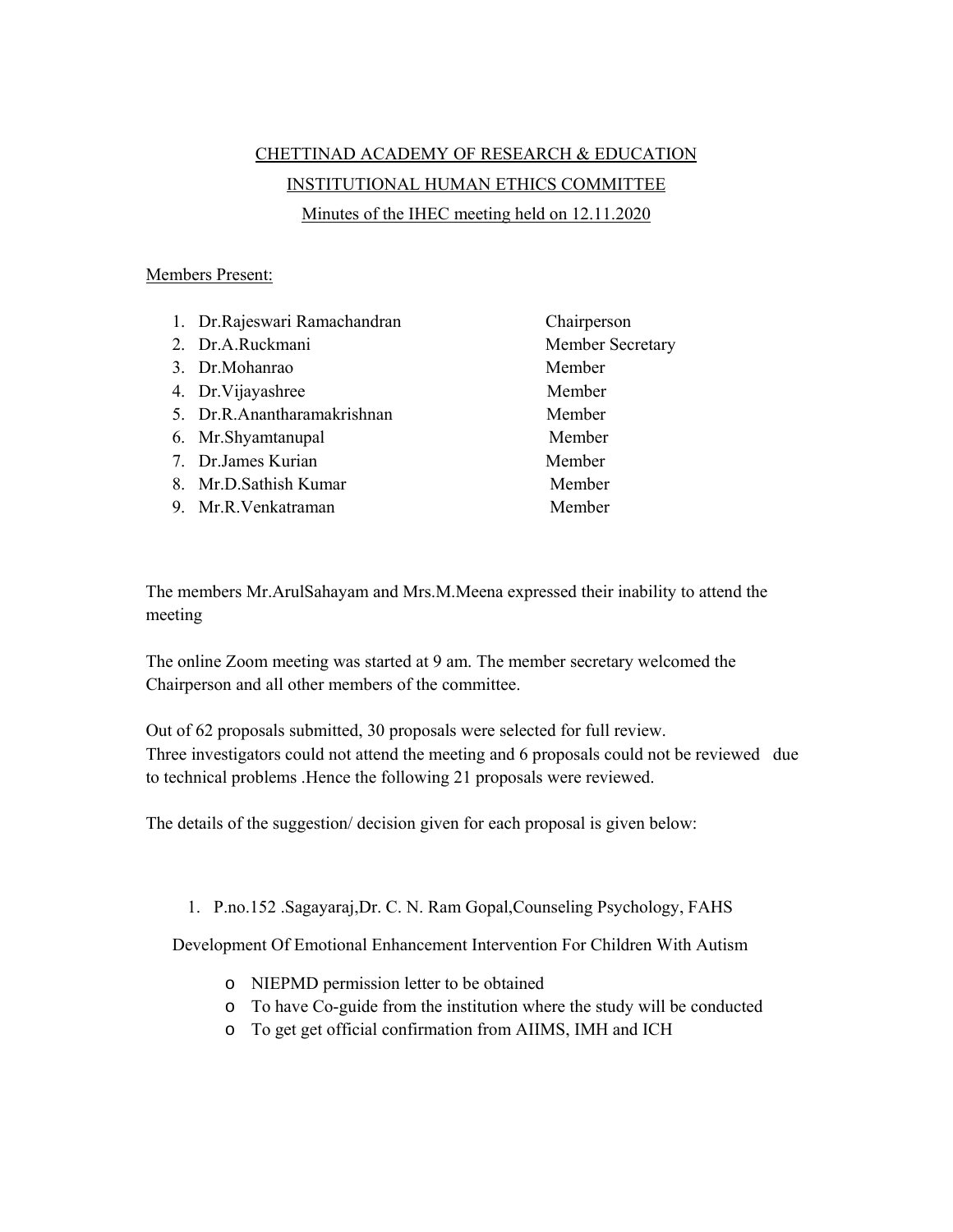2. P.no.153PremAnand,Dr.parthasarthy,Dept.ofRadiodiagnosis

Radiological evaluation and correlation of ct severity scoring with clinical outcome in RT PCR confirmed covid 19 infected patients

- o To establish competency of the primary investigator to assess CT scoring
- o To remove the first objective
- 3. P.no.154 Jaistrijaushankar, Dr.Imranthariqajaml ,Dept of surgery

Comparison of effectiveness of using asuction drain versus corrugated rubber drain by assesing the induartion in post operative period in aptients with hydrocele

- o To Change title
- o To Increase sample size to improve statistical significance
- o Exclusion criteria exclude COVID
- 4. P.no.155.Dr.Shah shaivalkalpesh,Dr.victorMourangthem,orthopaedics

Fficacy of proximal femur nail antirotation 2 in unstable trochanteric features

- o All Surgeries to be performed by the same surgeon
- o To mention about theGap in research.
- 5. P.no.156 Dr.Mathai NT,orthopaedics

Outcome analysis following osteosynthesis of Tibial plateau fracture based on the luo and the Hoekstra three column concept

- o All the surgeries to be done by the same surgeons
- o To restrict up to 65 years of age in inclusion criteria
- 6. P,no.157.Dr Ganashree ,Dr.M.b.sathikBabu, orthopaedics

Short segment posterior fixation with index level screws versus long segment posterior fixation for management of unstable thoracolumbar fractures -a prospective comparative Study.

- o To mention what is new in this study
- o To mention the advantage of short segment fixationover long segment fixation
- o To include co-morbidities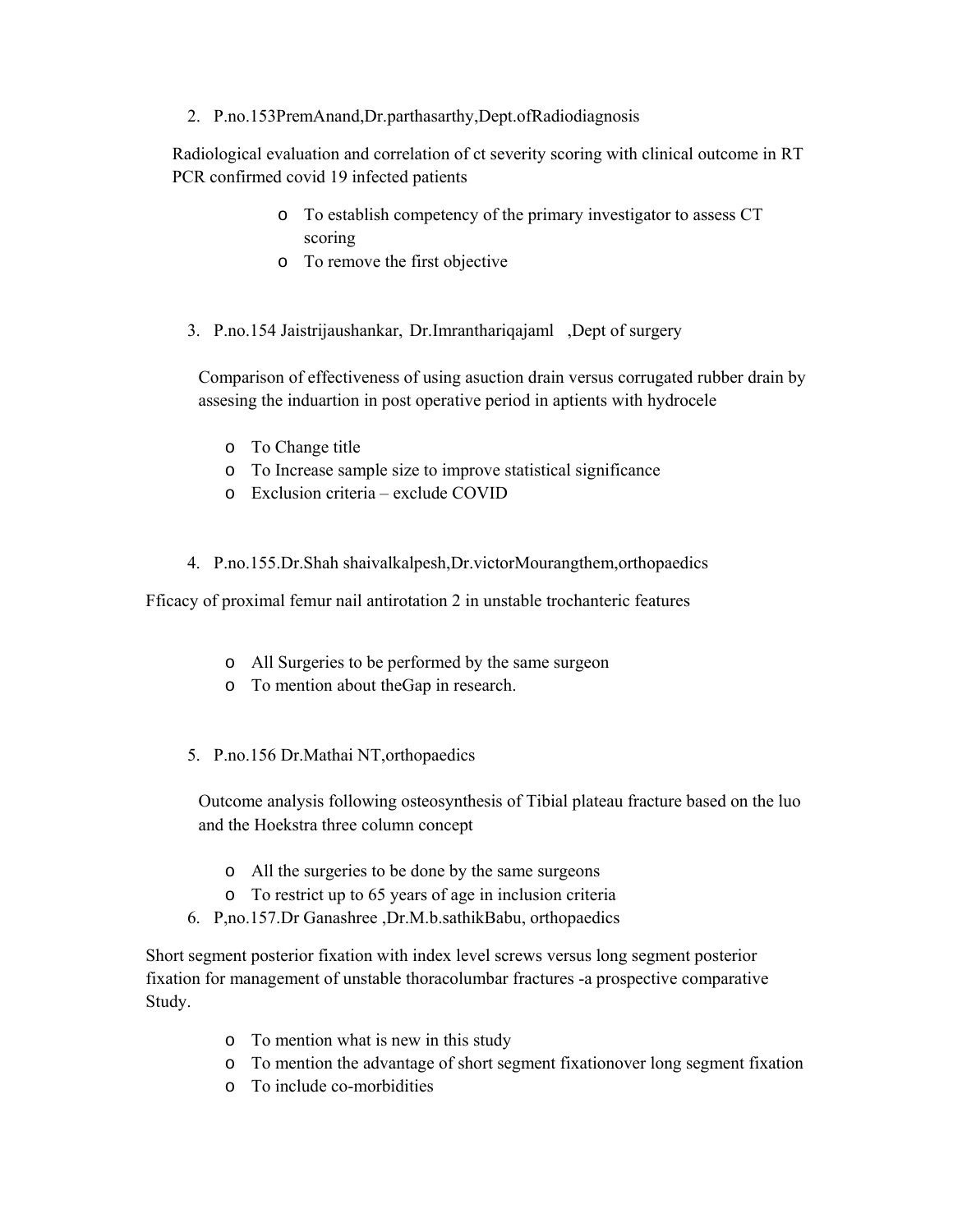7. P.no158,.Dr. Naren Psychiatry ,Dr.Sabari Sridhar, Psychiatry

A Cross-Sectional Study on Cognitive Functions and Emotional Dysregulation in Alcohol Dependence Syndrome

- o To frame the assessment after going through literature
- o To use homogenous population for emotional component
- o To Compare between voluntary and forced alcoholism
- 8. P.no159,Dr. SabikaDr.Sabari Sridhar,Psychiatry

A Cross sectional study on relationship between premorbid functioning and perceived wellbeing of patient with schizophrenia in remission

- o To Change the title
- o To obtain informed consent from both patient and caregiver
- 9. P.no160.Dr. Mridulla,Dr.Sabari Sridhar,Psychiatry

A Cross-sectional Study on comparison of prevalence of Minor Physical Anomalies between bipolar affective disorder and unipolar depression

- o To have a Comparative scale.
- o To exclude acquired anomalies.

10. Pno.161.Dr. NoorulAina,Dr. M Alexander,Dr.BhimanaVaishnavi,Paediatrics

Simethicone-fennel oil versus indian hammock intervention in the prevention of functional gastrointestinal disorders in early infants: an open-labelled, randomized controlled trial

- o To Exclude neonates without colic
- o To revise methodology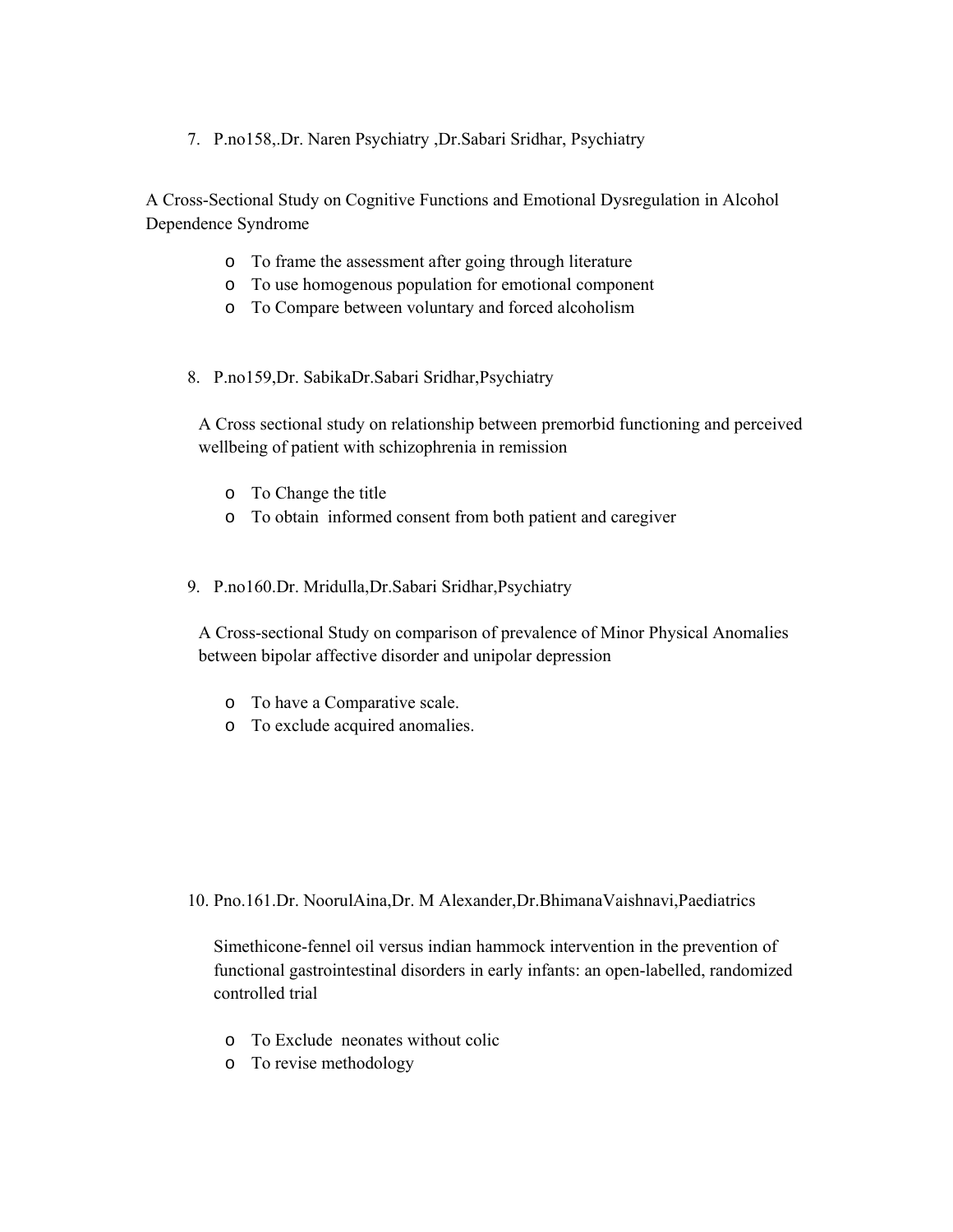11. P.no162,Dr. Boopathi,Dr.Arunashanmuganathan ,Pulmonology

Assessment of antibody level and factors determining antibody response in post covid-19 recovered subjects.

- o To Keep more time points for collecting data
- o Estimation of IgG  $\omega$  3 time points initial, at the time of discharge and after 3 months on steroids
- o To obtain Consent form from psychiatric patients.

12. P.no.163.Dr. Fathima,Dr.Arunashanmuganathan ,Pulmonology

Point of Care predictive model for early diagnosis and disease prognostication in patients with Covid-19

- o To Change the title
- o To Include non COVID patients

13. P.no.164.Dr. Nandhini. S ,OBG

A comparative study of ormeloxifeneversus progestin in dysfunctionaluterine bleeding

- o To have a co-guide from Pharmacology department
- o To conduct the study as a long term follow up study

## 14. P.no165.Dr SoundaryaDr.C.Anuradha,ObG

A comparative study in determining the safety and efficacy of antimicrobials with probiotics and without probiotics in vagina infection

- o Methodology incomplete mention how case will be confirmed
- o Revise methodology and resubmit

## 15. P.no167 Dr.Priya, Dr.C.Anuradha C.R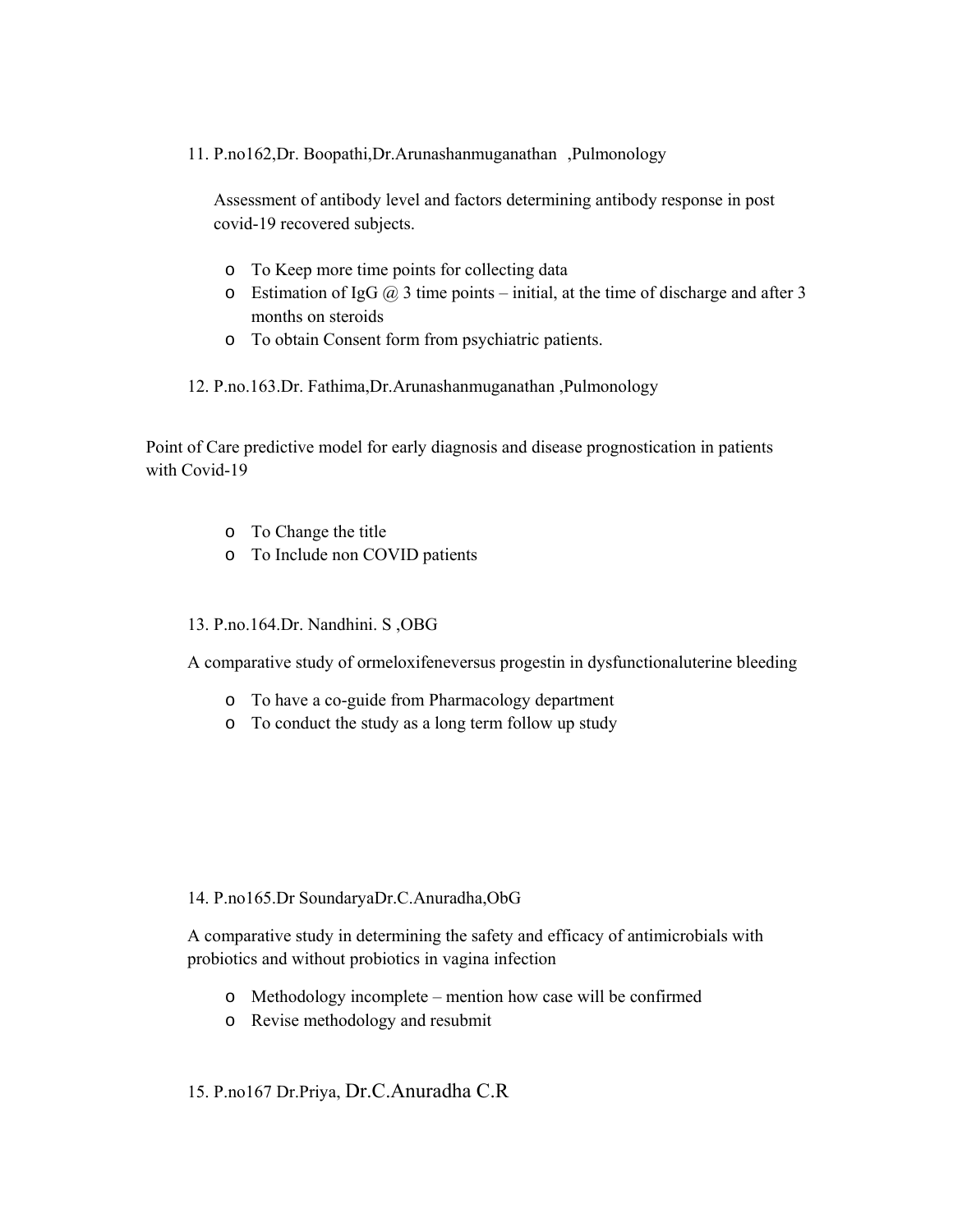A comparive study of efficacy of isosorbidemononitrate versus dinoprostonegel in in2duction of labour

- o Time of consent taking to be mentioned
- o Mention monitoring BP
- o Time point of intervention has to be mentioned
- o Epidural to be added in the protocol

16. P.no.168.Dr. Durgakrishnan, Gen Medicine

Prospective observational study to assess the correlation of desaturation ofafter 6 minutes walk test with HRCT based lung injury

- o To mention who will monitor the patient
- o To Validate initial O2 saturation

17. P.no.169.Dr.SwethaSingh,Dr.sailatha, OBG

Prevalence of heart disease among asymptomatic antenatal mothers: a prospective study

- o To fx one time point for ECHO
- o To change the title
- o To change methodology

18. P.no.170.Dr. Sahasra,Prof.Dr.Vijayalakshmi.K,Prof.Dr.Anuradha,OBG

A study of the influence of early pregnancy bmi, gestational weight gain and its effects on materno-fetal outcomes

- o Suggested to conduct as a retrospective study
- o To mention about the intervention planned